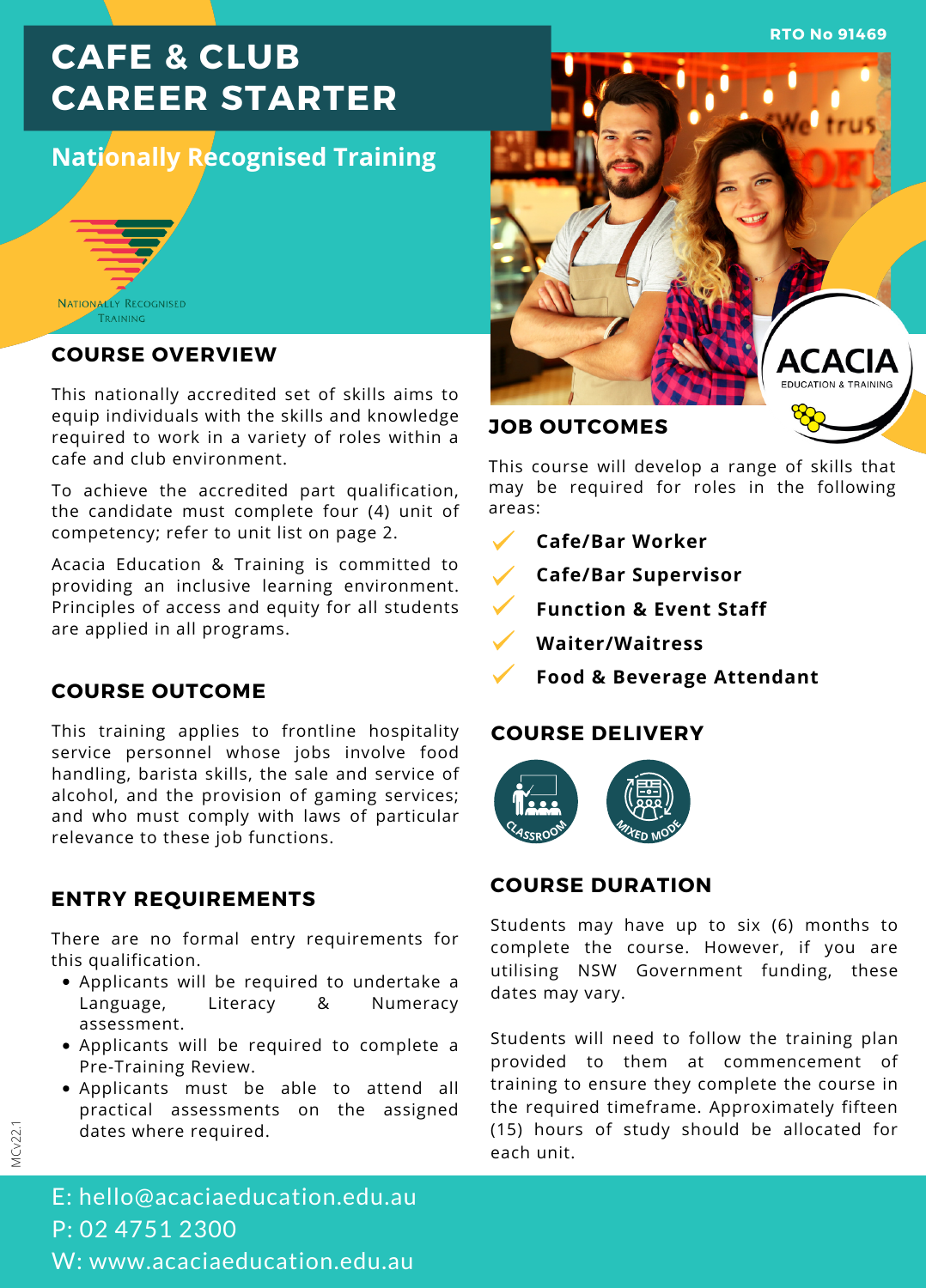# **ESSENTIAL SKILLS FOR THE WORKPLACE**



## **UNITS OF COMPETENCY**

Below are the units of competency required for this course.

| UNIT CODE  | UNIT DESCRIPTION                       |  |
|------------|----------------------------------------|--|
| SITHFAB002 | Provide responsible service of alcohol |  |
| SITHGAM001 | Provide responsible gambling services  |  |
| SITXFSA001 | Use hygienic practices for food safety |  |
| SITHFABO05 | Prepare and serve espresso coffee      |  |

## **UNIT OVERVIEW**

#### **SITHFAB002 - Provide responsible service of alcohol**

This unit describes the performance outcomes, skills and knowledge required to responsibly sell or serve alcohol. This unit applies to all levels of sales personnel involved in the sale, service and promotional service of alcohol in licensed premises.

*Knowledge Evidence examples: Knowledge of state and territory legislation relating to the responsible service of alcohol; particular types of customers who are at a heightened risk; ways of assessing intoxication.*

*Practical Evidence example: Students will be required to demonstrate procedure to refuse sale or service of alcohol and assist various groups of intoxicated customers.*

#### **SITHGAM001 - Provide responsible gambling services**

This unit describes the performance outcomes, skills and knowledge required to provide responsible gambling services, and to assist those customers who have issues with problem gambling.

*Knowledge Evidence examples: Knowledge of current legislation in relation to responsible provision of gambling services; indicators of gambling problems; key requirements of responsible gambling services.*

*Practical Evidence example: Students will be required to identify appropriate organisational processes in response to a number of gambling related situations.*

*Unit list continued overleaf.*



E: hello@acaciaeducation.edu.au P: 02 4751 2300 W: www.acaciaeducation.edu.au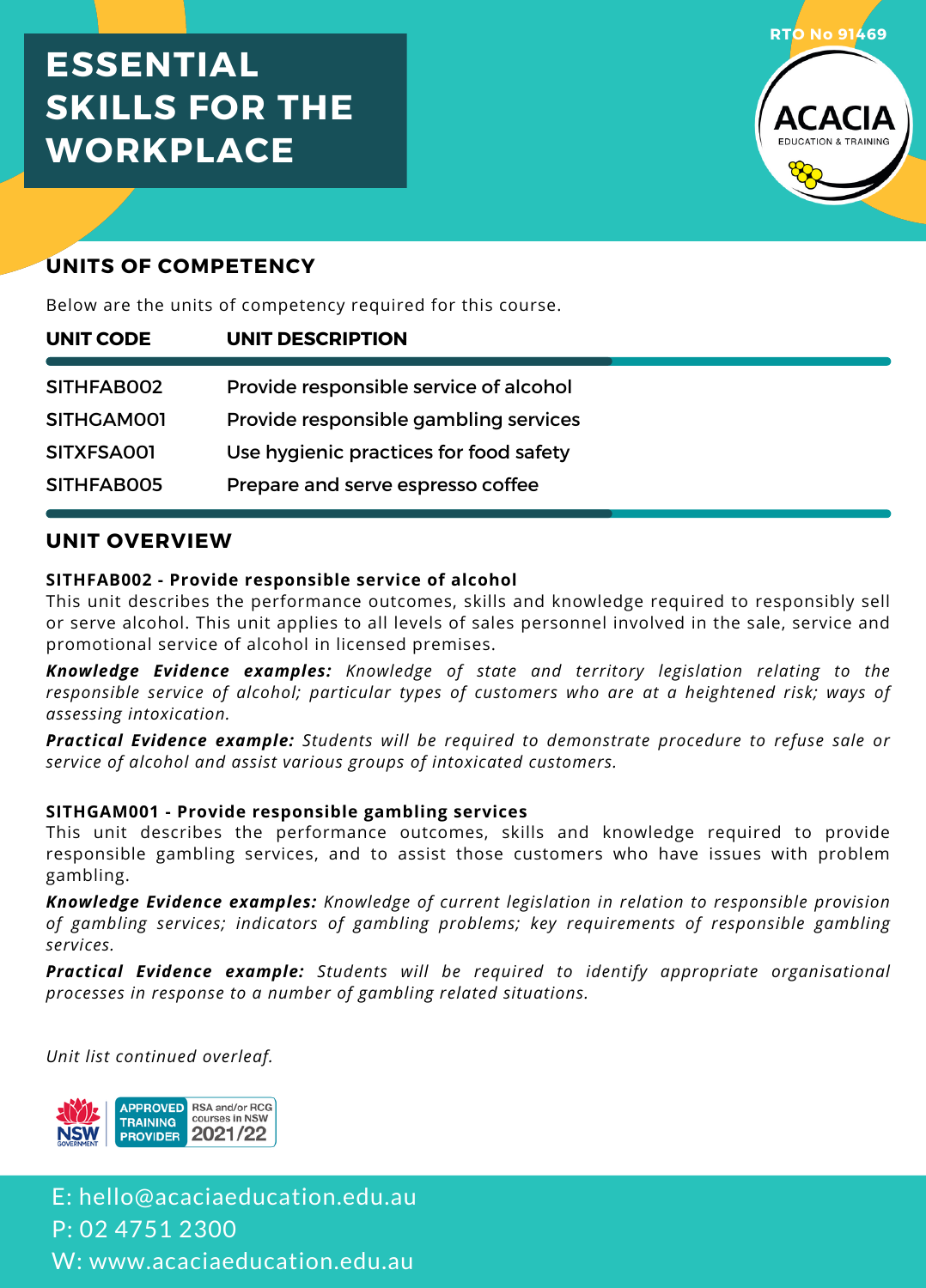# **ESSENTIAL SKILLS FOR THE WORKPLACE**



## **UNIT OVERVIEW**

#### **SITXFSA001 - Use hygienic practices for food safety**

This unit describes the performance outcomes, skills and knowledge required to use personal hygiene practices to prevent contamination of food that might cause food-borne illness.

*Knowledge Evidence examples: Knowledge of basic food safety laws, standards and codes; health issues likely to cause a hygiene risk relevant to food safety; hand washing practices.*

*Practical Evidence example: Students will be required to demonstrate use of safe food handling practices in food handling work functions in line with organisational hygiene procedures on at least 3 occasions.*

#### **SITHFAB005 - Prepare and serve espresso coffee**

This unit describes the performance outcomes, skills and knowledge required to extract and serve espresso coffee beverages using commercial espresso machine and grinders.

*Knowledge Evidence examples: Knowledge of the major types and characteristics of espresso coffee beverages; methods and techniques for preparing and serving espresso coffee beverages.*

*Practical Evidence example: Students will be required to prepare and present a variety of espresso based coffee beverages such as cappuccino, latte, espresso, on 3 different occasions within commercial timeframes.*